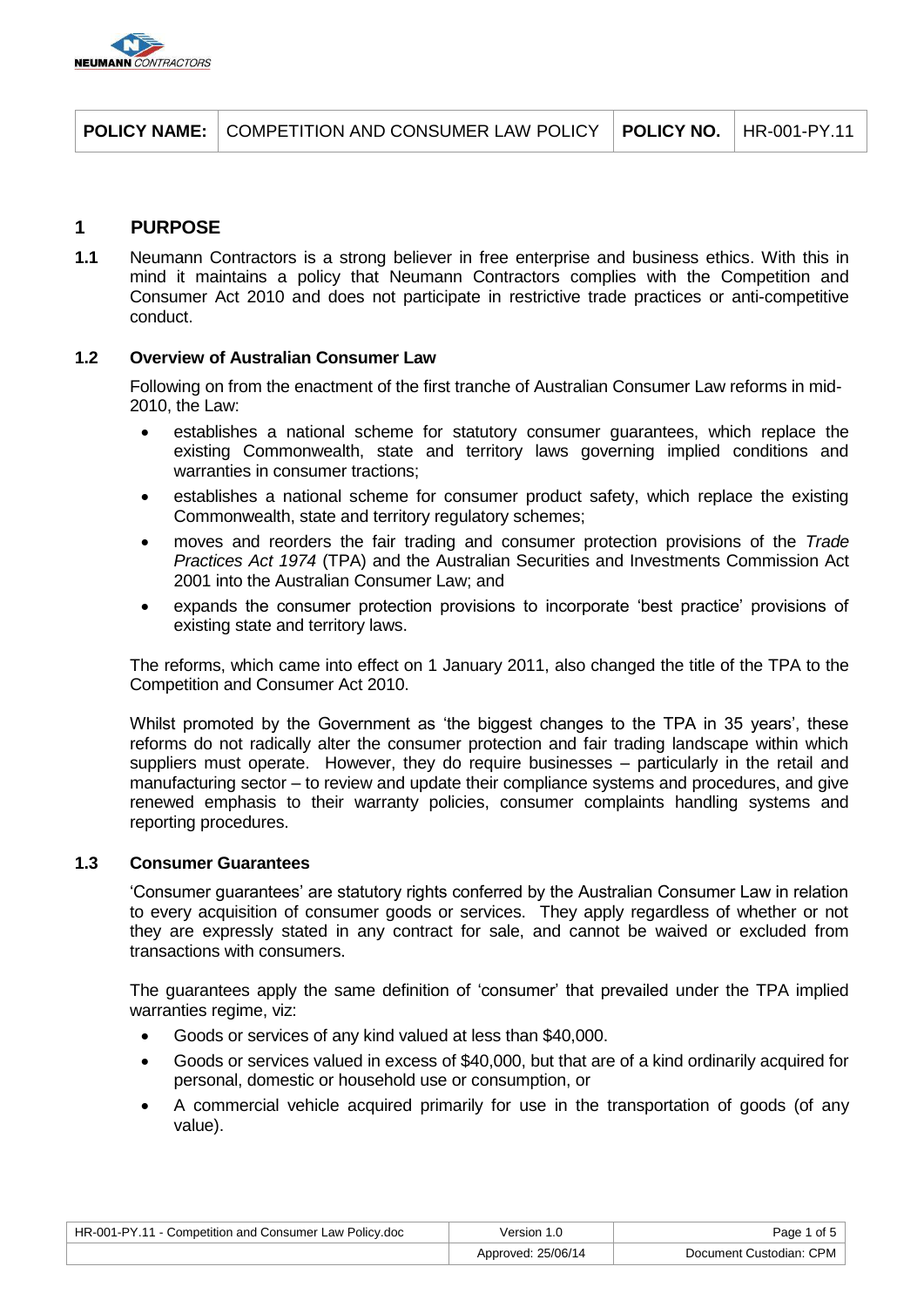

The consumer guarantees applicable to **goods** include as to: **title, undisturbed possession, acceptable quality, fitness for a disclosed purpose, correspondence with any description or sample,** that **spare parts** and facilities for repair are reasonably available for a reasonable period (manufacturers only), and that a supplier or manufacturer will comply with any **express warranty** they have offered.

The consumer guarantees in relation to **services** include: **due care and skill, fitness or disclosed purpose** (with an exception for professional services provided by architects and engineers) and that services will be supplied **within a reasonable time**.

The consumer guarantees are similar, although not identical, to those that prevailed under the TPA implied warranty regime. The consumer relation to acceptable quality (which expands upon the current implied warranty of 'merchantable quality'), that a supplier or manufacturer will comply with any express warranty they have offered on goods and, perhaps of greatest practical import, that services will be supplied within a reasonable time.

Other elements of the consumer guarantee regime that impose substantially similar obligations to the TPA implied warranties regime include:

- That the consumer guarantees do not apply to goods or services acquired for the purpose of re-supply, or for the use in trade or commerce, or contracts of insurance.
- Any term that purports to restrict, exclude or modify the consumer guarantees will be void. However, suppliers may continue to limit their liability where goods or services are not of a kind ordinarily acquired for personal, domestic or household use or consumption, to:
	- in the case of goods: to replacement or repair of the goods, or payment of the cost of replacing or repairing the goods, and
	- in the case of services: to resupply of the services, or payment of the cost of having the services supplied.

Breaches of the Law may result in prosecution and fines. The Australian Competition and Consumer Commission (ACCC) has indicated that it will continue its policy of consulting with parties who may be in breach of the Law with a preference to avoid formal prosecutions.

# **2 COMPETITION POLICY**

# **2.1 Anti-competitive conduct**

Neumann Contractors personnel shall not engage in unfair practices or embark on any anticompetitive conduct or allow it to be nurtured when, and if, detected.

Restrictive trade practices include the following:

# 2.1.1 Price Fixing

An Agreement between competitors to fix prices or limit discounts or discriminate between purchasers or engage in cartel conduct designed to drive up the profits of cartel members whilst maintaining the illusion of competition.

### 2.1.2 Resale Price Maintenance

An attempt by a supplier to set a minimum resale price.

### 2.1.3 Third Line Forcing

An attempt to force a customer, as a condition of buying your product, to buy some other product or service from a third party or from a related company.

| HR-001-PY.11 - Competition and Consumer Law Policy.doc | ∨ersion 1.0        | Page 2 of 5             |
|--------------------------------------------------------|--------------------|-------------------------|
|                                                        | Approved: 25/06/14 | Document Custodian: CPM |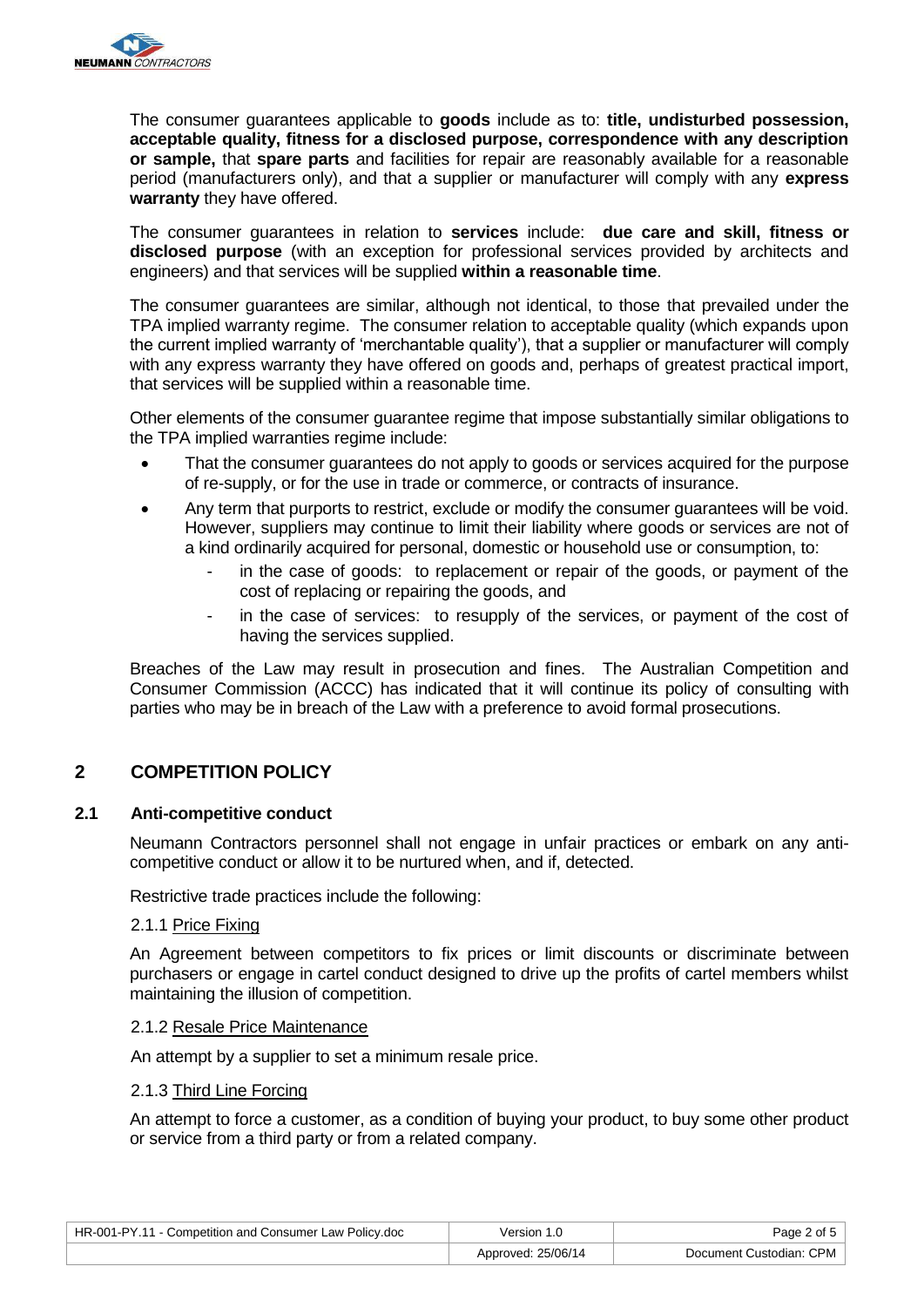

### 2.1.4 Entering into Exclusionary Agreements

Agreements between or among competitors to "boycott" particular people or companies to prevent the supply of goods or services.

### 2.1.5 Misuse of Market Power

Where there is a substantial degree of power in a market using such market power to eliminate or damage a competitor, to prevent a new competitor from getting started, or to deter or prevent competitive behaviour in the market.

### 2.1.6 Entering into Agreements, Arrangements or Understandings that Substantially Lessen **Competition**

### 2.1.7. Exclusive Dealing

Arrangements where a supplier agrees to supply products or services on an "exclusive basis" on the condition that the customer will not deal with a competitor.

### 2.1.8 Unfair Practices

Making unreasonable representations or engaging in misleading or deceptive conduct.

#### 2.1.9 Unconscionable Conduct

The exploitation by a stronger party of an evident special disability or disadvantage suffered by a small party.

#### 2.1.10 Market Sharing

It is unlawful to divide a market with your competitors, no matter how you do it.

### 2.1.11 Cartel Conduct

The ACCC is the statutory authority responsible for detecting, disrupting and deterring cartels. It is extremely important that all businesses and individual officers are aware of the risks and consequences of cartels between competitors. In brief, a cartel exists when competitors agree to fix prices, rig bids, share markets or restrict supply or output. The Act provides significant criminal sanctions for both corporations and individuals involved in serious cartel conduct.

Refer to Appendix 1 for examples of anti-competitive conduct.

### **2.2 Neumann Contractors Accepts its Consumer Protection Responsibilities under the Law**

- 2.2.1 Not to make misleading representations in advertising and product description. This includes prohibitions against false or misleading representations:
	- that purport to be a testimonial, or
	- concern a requirement to pay for a contractual right that is wholly or partly equivalent to any condition, warranty, guarantee, right or remedy.
- 2.2.2 Ensure that its products are fit for the particular purpose and are of merchantable quality.
- 2.2.3 Meet all proper warranty claims by customers.
- 2.2.4 Provide services with due care and skill.

| HR-001-PY.11 - Competition and Consumer Law Policy.doc | Version 1.0        | Page 3 of 5             |
|--------------------------------------------------------|--------------------|-------------------------|
|                                                        | Approved: 25/06/14 | Document Custodian: CPM |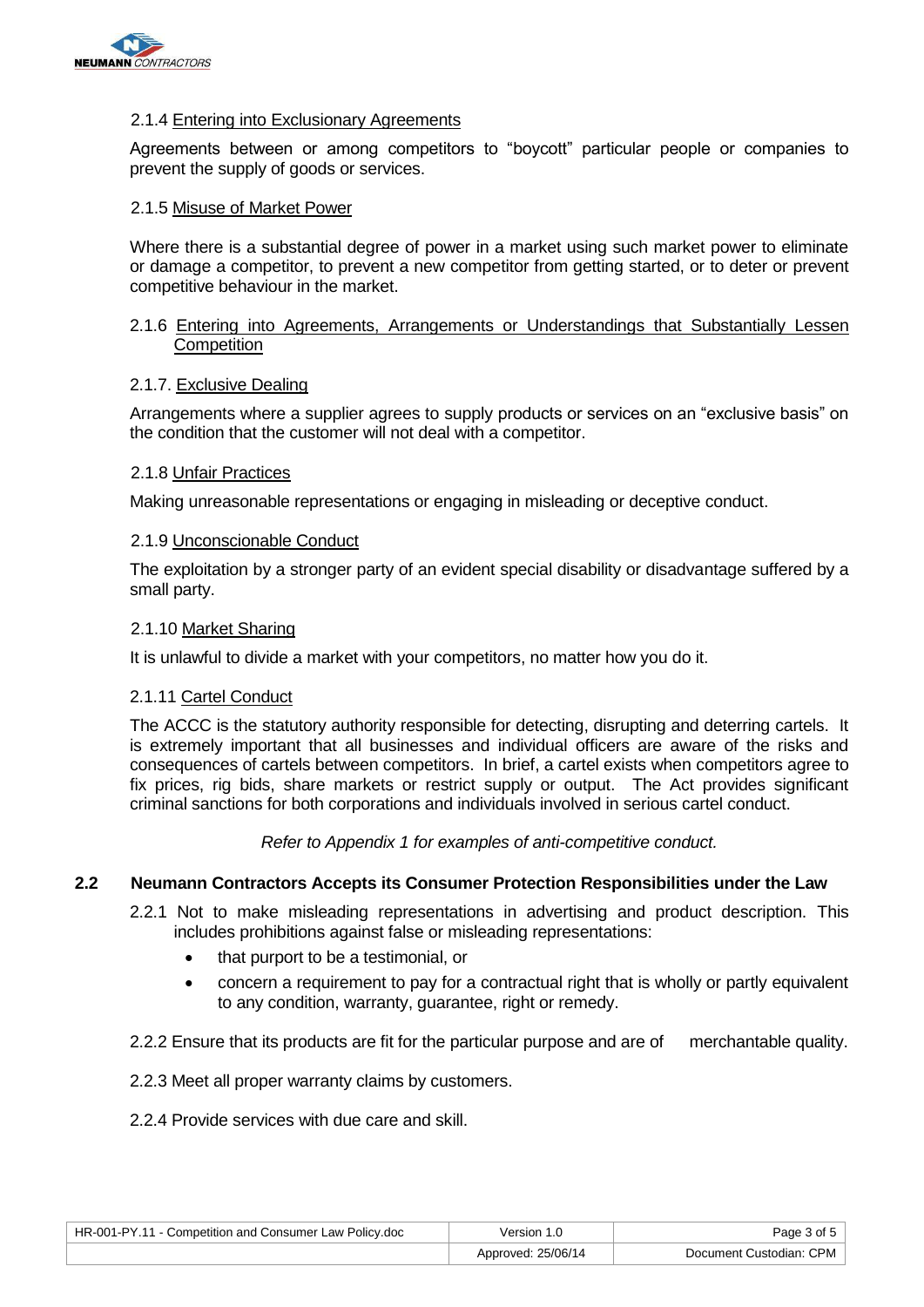

# **2.3 Product Safety**

The Law creates a national consumer product safety regime to replace product safety laws under the TPA, and state and territory fair trading legislation.

The product safety reforms under the Australian Consumer Law implement a number of recommendations made by the Productivity Commission, including:

- expanding the application of product safety law beyond goods to cover services related to the supply, installation or maintenance of consumer goods in all jurisdictions.
- expanding the scope of product safety standards, bans and recalls from circumstances where the risk of injury arises from a primary normal or intended use of the product to include reasonably foreseeable use or misuse.
- allowing regulators to undertake product recalls directly where no supplier can be found, and
- mandatory reporting requirements which oblige suppliers (including manufacturers, retailers, distributors and importers) to notify the Commonwealth Minister and the ACCC within 2 days where they consider that death, illness or serious injury may have been caused by the use or foreseeable misuse of the supplier's goods or product related services. Such reports are to be kept confidential, with limited exceptions.

# **2.4 Your obligations**

- 2.4.1 If you have any doubts or questions on competition or consumer issues, then consult your Manager or the General Manager.
- 2.4.2 All employees whose work carries a risk of breaching competition and consumer laws must complete training in trade practices awareness and compliance. After completing this training, they will be expected to:
	- Be aware of the importance of trade practices compliance
	- Understand the key provisions of the applicable competition and consumer laws and how they apply to the Company
	- Maintain the highest standards of professional and ethical behavior when performing their role
	- Comply with the letter and spirit of competition and consumer laws
	- Report any actual or suspected breaches of competition and consumer laws to their manager.

2.4.3 You must also comply with the confidentiality obligations in your employment agreement.

# **3 MODIFICATION HISTORY**

| <b>Date</b> | <b>Version</b> | <b>Modification</b> | <b>Author</b> | Approval          |
|-------------|----------------|---------------------|---------------|-------------------|
| 25/06/14    | 1.0            | Issue for use.      | Stephen Train | Bill Neumann (GM) |
|             |                |                     |               |                   |

| HR-001-PY.11 - Competition and Consumer Law Policy.doc | Version 1.0        | Page 4 of 5             |
|--------------------------------------------------------|--------------------|-------------------------|
|                                                        | Approved: 25/06/14 | Document Custodian: CPM |